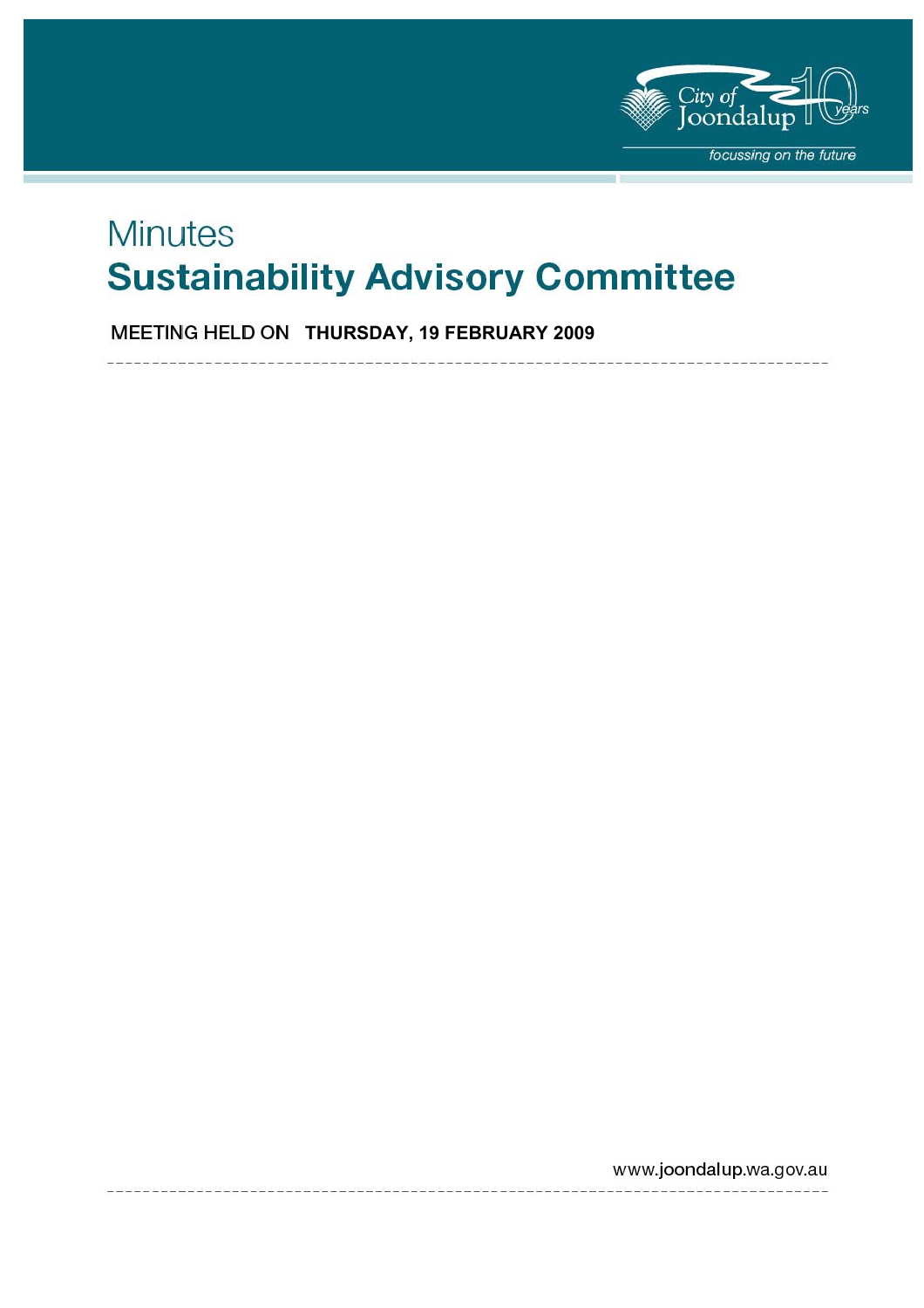# **CITY OF JOONDALUP**

### **MINUTES OF THE SUSTAINABILITY ADVISORY COMMITTEE MEETING HELD IN CONFERENCE ROOM 3, JOONDALUP CIVIC CENTRE, BOAS AVENUE, JOONDALUP ON THURSDAY, 19 FEBRUARY 2009.**

### **ATTENDANCE**

#### **Committee Members:**

| Cr Brian Corr           | <b>Presiding Person</b>         |
|-------------------------|---------------------------------|
| Cr Mike Norman          | <b>Deputy Presiding Person</b>  |
| Cr Albert Jacob, JP     | absent from 1820 to 1823 hrs    |
| <b>Cr Russ Fishwick</b> | from 1815 hrs                   |
| Mr Steve Magyar         | <b>Community Representative</b> |
| Mr Rainer Repke         | <b>Community Representative</b> |
| Mr John Chester         | <b>Community Representative</b> |
| Mr John Rule            | <b>Community Representative</b> |
| Mr Peter Jacoby         | <b>Community Representative</b> |
|                         |                                 |

#### **Officers:**

| Ms Glenda Blake  | Acting Manager, Strategic and Organisational Development |
|------------------|----------------------------------------------------------|
| Mr Mark Tucek    | <b>Environmental Development Coordinator</b>             |
| Mrs Jill Hewison | <b>Administrative Secretary</b>                          |

#### **DECLARATION OF OPENING**

The Presiding Person declared the meeting open at 1810 hrs.

#### **APOLOGIES/LEAVE OF ABSENCE**

**Apologies** 

Mr Brett Dorney Ms Ute Goeft

#### **CONFIRMATION OF MINUTES**

#### MINUTES OF THE SUSTAINABILITY ADVISORY COMMITTEE MEETING HELD ON 23 OCTOBER 2008

**MOVED Mr Magyar SECONDED Mr Chester that the minutes of the meeting of the Sustainability Advisory Committee held on 23 October 2008 be confirmed as a true and correct record.** 

#### The Motion was Put and **CARRIED** (8/0)

**In favour of the motion:** Crs Corr, Norman & Jacob, Mr Chester, Mr Jacoby, Mr Magyar, Mr Rule and Mr Repke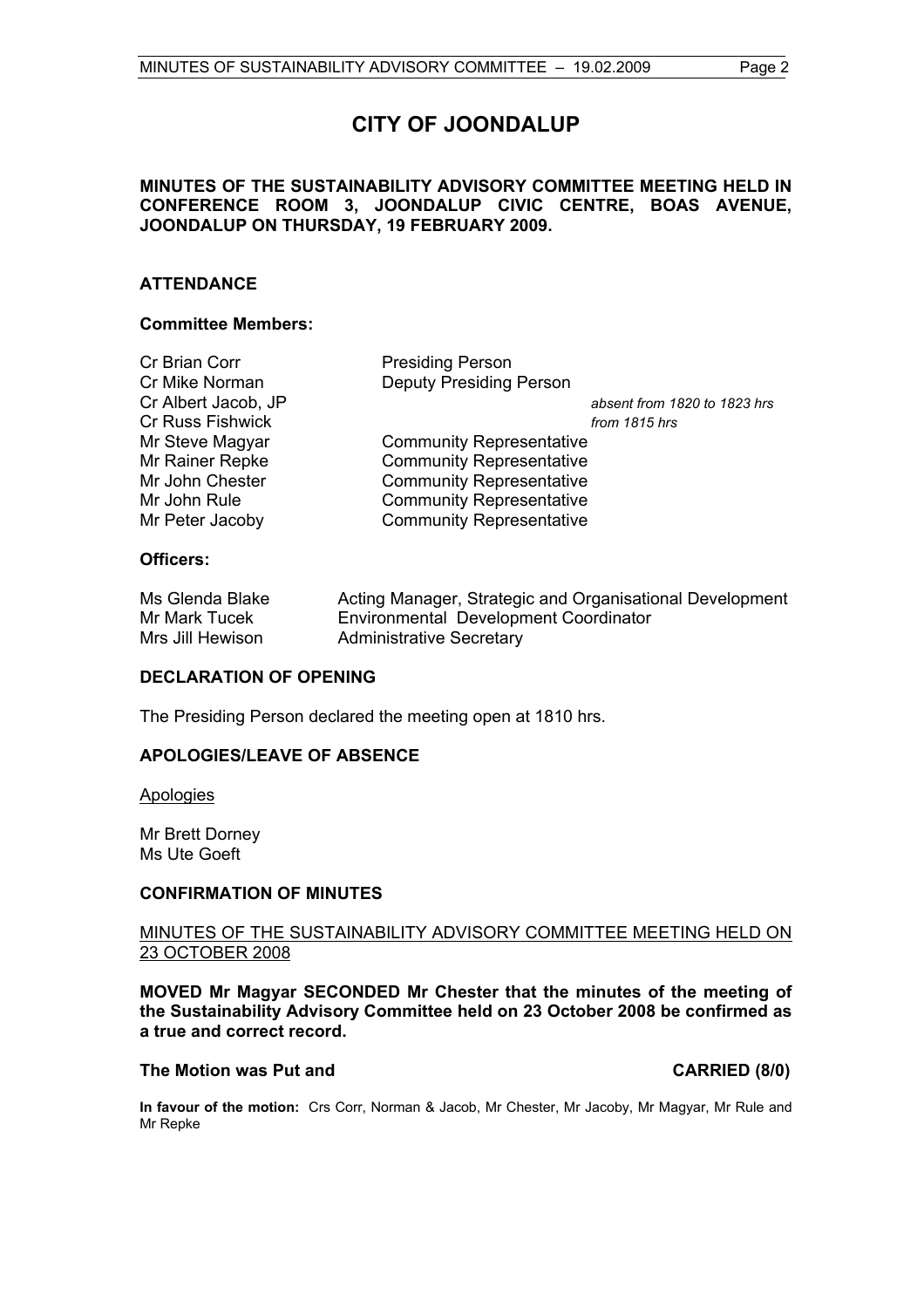#### **ANNOUNCEMENTS BY THE PRESIDING PERSON WITHOUT DISCUSSION**

The Presiding Person invited all members to introduce themselves and give a brief rundown of their background**.** 

The Presiding Person also welcomed John Rule and thanked him for becoming involved in the Committee.

### **DECLARATIONS OF INTEREST**

Nil.

### **IDENTIFICATION OF MATTERS FOR WHICH THE MEETING MAY SIT BEHIND CLOSED DOORS**

Nil.

#### **PETITIONS AND DEPUTATIONS**

Nil.

#### **REPORTS**

# **ITEM 1 PRESENTATION OF LANDSCAPE MASTER PLAN - [24597]**

**WARD:** All

**RESPONSIBLE** Mr Ian Cowie **DIRECTOR:** Governance and Strategy

#### **PURPOSE/ EXECUTIVE SUMMARY**

To present to the Sustainability Advisory Committee the City of Joondalup Landscape Master Plan 2009-2019 (LMP) as adopted by Council at its meeting held on 16 December 2008.

#### **BACKGROUND**

In February 2007, a desktop review of landscape planning and management within the City of Joondalup was undertaken. The purpose of this study was to assess the City's current approach to landscape master planning and to develop new principles and concepts to underpin a future LMP. These principles and concepts were developed in alignment with community expectation and sustainable environmental management. Council at its meeting on 18 March 2008 (CJ034-03/08 refers) resolved inter alia to:

*"REQUEST the development of a Strategic Landscape Master Plan to specifically guide the implementation of landscape planning within the City."*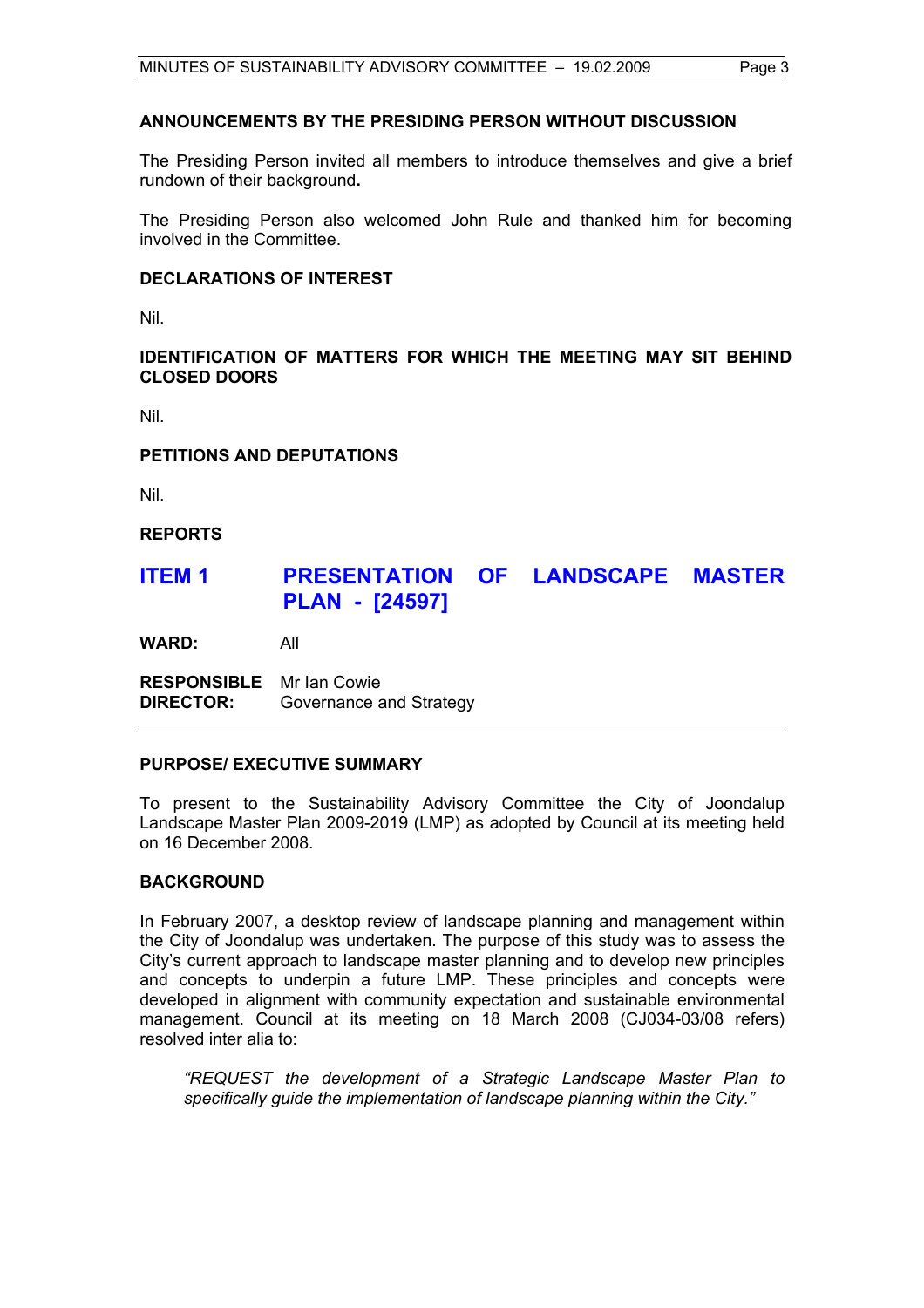### **DETAILS**

Council at its meeting on 16 December 2008 (CJ259-12/08 refers) adopted the City of Joondalup Landscape Master Plan 2009-2019 shown as Attachment 1.

#### **Legislation – Statutory Provisions:**

There are currently no legislative requirements for the City to adopt landscape master planning. However, recent State Government legislation now requires local governments to assess and reduce water usage within prescribed limits which can be largely achieved through the implementation of actions contained in the LMP.

#### **Risk Management considerations:**

A key operational and financial risk for landscape master planning will be the costs associated with the implementation and ongoing maintenance of landscaping works. It is therefore important that pilot and iconic projects are the subject of a cost benefit analysis.

Another risk may be the reaction of the community to changing the profile of parks. The community will need to be engaged and advised through effective consultation during the planning and implementation of individual landscaping projects.

#### **Financial/Budget Implications:**

The Landscape Master Plan is not a funded Plan. Individual on ground projects will be determined on an annual basis and funding will be allocated through the annual budget process.

#### **Policy Implications:**

The landscape master planning proposal has a link to the City's Sustainability Policy. It will also link in with the City's commitment to designing out crime and the detailed planning stages of individual open space areas will take this aspect into account.

#### **Regional Significance:**

The City may consider partnerships with other local governments in undertaking projects, particularly those that share common boundaries. It is understood that the City of Stirling has commenced piloting similar water-saving concepts to those contained in the LMP. This may provide partnership opportunities going forward.

#### **Sustainability Implications:**

Effective landscape master planning has the potential to produce long-term sustainability for the City's public open spaces.

#### **Consultation:**

A key component of landscape master planning will be the need for community consultation, engagement and education. The LMP sets out a series of actions that will engage and educate the community about the City's landscaping objectives. These will occur as key on-ground projects are planned and implemented. A specific process for community engagement will be developed and implemented for all relevant individual landscaping projects as detailed within the actions of this Plan.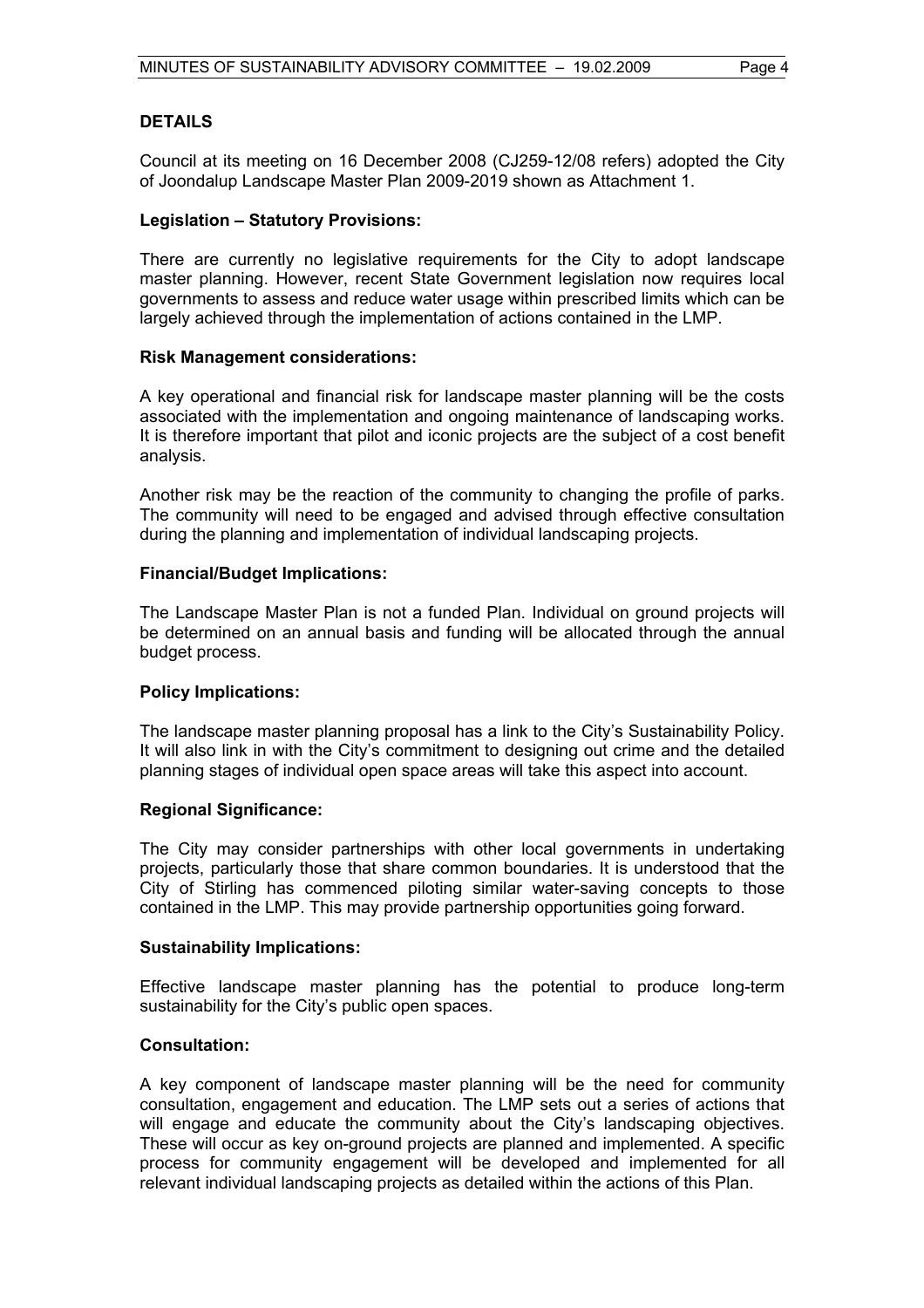### **COMMENT**

The City of Joondalup has a significant opportunity to become a leader in climate change response whilst retaining public amenity within public open spaces. Developing and maintaining public open spaces, verges/medians and building surrounds are critical aspects of the core business of local government. This is particularly true in the current environment, when much pressure is placed upon local government to explore better ways of managing public spaces in response to climate change challenges.

The LMP will directly support the objectives of other key plans the City has developed, or is in the process of developing, including the ICLEI Water Action Plan and the Department of Water's Water Conservation Plan. Furthermore, the approach being taken by the City has been acknowledged by the Department of Water, who awarded the City a high commendation at its recent Water Awards. As part of the LMP processes, all of the City's public open space, verges/medians and building surrounds are currently being assessed on the basis of pre-formulated criteria to determine their priority for landscape master planning.

This priority listing will lead to a schedule of works to enable Individual Landscaping Plans for parks, verges/medians and building surrounds to be developed over time, as priority dictates. An initial priority listing will be developed as an action of the LMP. It should be noted that the LMP will provide a program of works that will likely span a 10-20 year rolling program, depending on the results of the prioritising of works and the resources required. It is envisaged that the program of works to be developed would replace the Dry Parks Program of the Capital Works Program and that the Landscape Master Planning Program will be implemented once pilot and iconic projects have been completed and evaluated.

### **ATTACHMENTS**

Attachment 1 Landscape Master Plan 2009-2019

### **VOTING REQUIREMENTS**

Simple Majority

#### **OFFICER'S RECOMMENDATION**

That the Sustainability Advisory Committee NOTES the attached Landscape Master Plan 2009-2019 endorsed by Council.

The Acting Manager, Strategic and Organisational Development gave an overview of the Report.

*Cr Fishwick entered the Room, the time being 1815 hrs.* 

*Cr Jacob left the Room at 1820 hrs and returned at 1823 hrs.*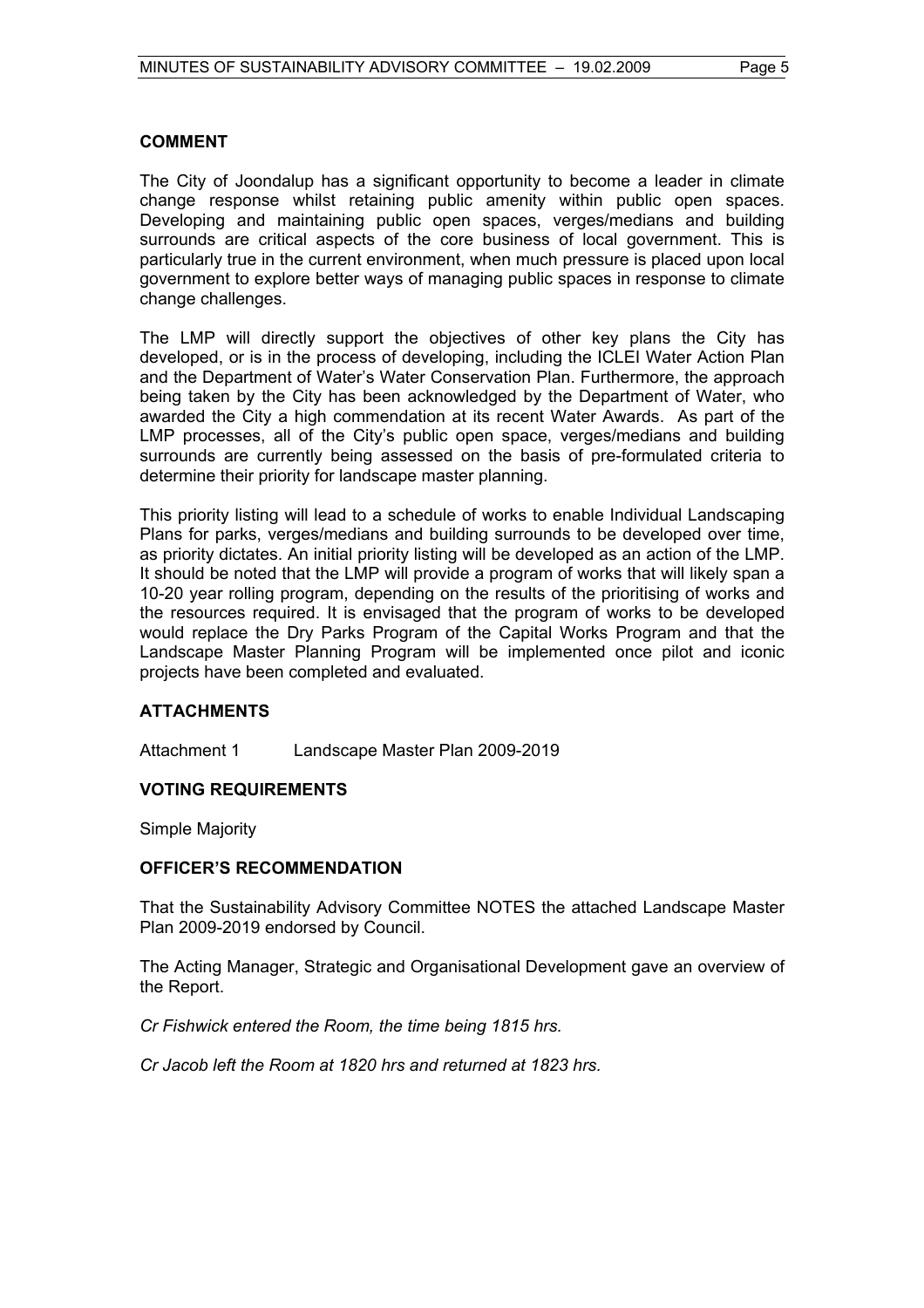**MOVED Mr Magyar SECONDED Cr Norman that the Sustainability Advisory Committee:** 

- **1 NOTES the attached Landscape Master Plan 2009-2019 endorsed by Council;**
- **2 THANKS the Council and Staff for developing and endorsing the Landscape Master Plan 2009-2019;**
- **3 REQUESTS Council to seek a report from the CEO projecting the estimate of:** 
	- **(a) maintenance costs avoided;**
	- **(b) capital costs saved;**
	- **(c) quantity of water saved;**

 **by implementing the Landscape Master Plan** 

- **4 REQUESTS Council to seek a series of reports from the CEO, not more than every two years, but not less than every four years, evaluating the success of the Landscape Master Plan;**
- **5 INFORMS the Council that the WAPC has released a publication, "Visual Landscape Planning in Western Australia: A manual for evaluation, assessment, siting and design;**
- **6 REQUESTS Council to seek a report from the CEO on the usefulness of the publication, "Visual Landscape Planning in Western Australia" in evaluating the success of the City's Landscape Master Plan.**

Discussion ensued.

**AMENDMENT MOVED Cr Norman SECONDED Cr Fishwick that Point 3(b) be removed and that point 3(c) becomes point 3(b).** 

Discussion ensued.

#### The Amendment was Put and **CARRIED** (8/1)

**In favour of the Amendment:** Crs Corr, Norman, Fishwick & Jacob, Mr Chester, Mr Jacoby, Mr Rule, and Mr Repke **Against the Amendment:** Mr Magyar

**AMENDMENT MOVED Mr Chester SECONDED Cr Fishwick that Point 4 be amended to read as follows:** 

- **"4 (a) REQUESTS Council to ensure that a report on the Landscape Master Plan is included in the annual report;** 
	- **4 (b) SEEKS confirmation that an evaluation on the KPIs contained in the Landscape Master Plan will be recorded in the annual report."**

Discussion ensued.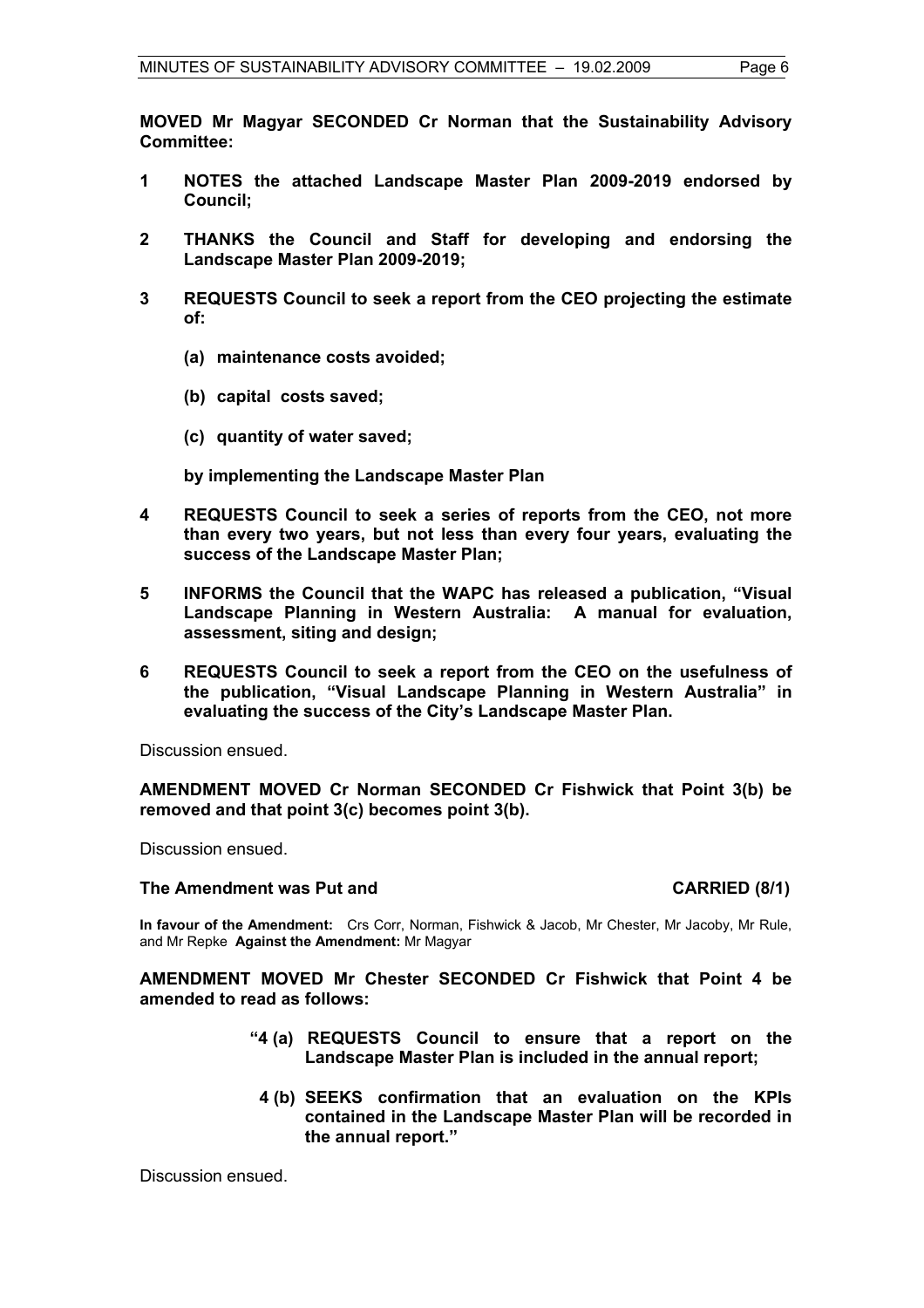#### **The Amendment was Put and CARRIED (9/0) CARRIED (9/0)**

**In favour of the Amendment:** Crs Corr, Norman, Fishwick & Jacob, Mr Chester, Mr Magyar, Mr Jacoby, Mr Rule and Mr Repke

Discussion ensued.

It was requested that Points 3 and 6 of the Motion be voted upon separately.

**The Original Motion as amended, being** 

**That the Sustainability Advisory Committee:** 

- **1 NOTES the attached Landscape Master Plan 2009-2019 endorsed by Council;**
- **2 THANKS the Council and Staff for developing and endorsing the Landscape Master Plan 2009-2019;**
- **4 (a) REQUESTS Council to ensure that a report on the Landscape Master Plan is included in the annual report;** 
	- **(b) SEEKS confirmation that an evaluation on the KPIs contained in the Landscape Master Plan will be recorded in the annual report.**
- **5 INFORMS the Council that the WAPC has released a publication, "Visual Landscape Planning in Western Australia: A manual for evaluation, assessment, siting and design.**

#### **The Motion was Put and CARRIED (9/0)**

**In favour of the Motion:** Crs Corr, Norman, Fishwick & Jacob, Mr Chester, Mr Jacoby, Mr Magyar, Mr Rule and Mr Repke

#### **MOVED Mr Magyar SECONDED Cr Norman that the Sustainability Advisory Committee:**

- **3 REQUESTS Council to seek a report from the CEO projecting the estimate of:** 
	- **(a) maintenance costs avoided;**
	- **(b) quantity of water saved;**
	- **by implementing the Landscape Master Plan**

#### The Motion was Put and **CARRIED** (6/3)

**In favour of the Motion:** Crs Corr, Norman & Fishwick, Mr Magyar, Mr Jacoby and Mr Repke **Against the Motion:** Cr Jacob, Mr Rule and Mr Chester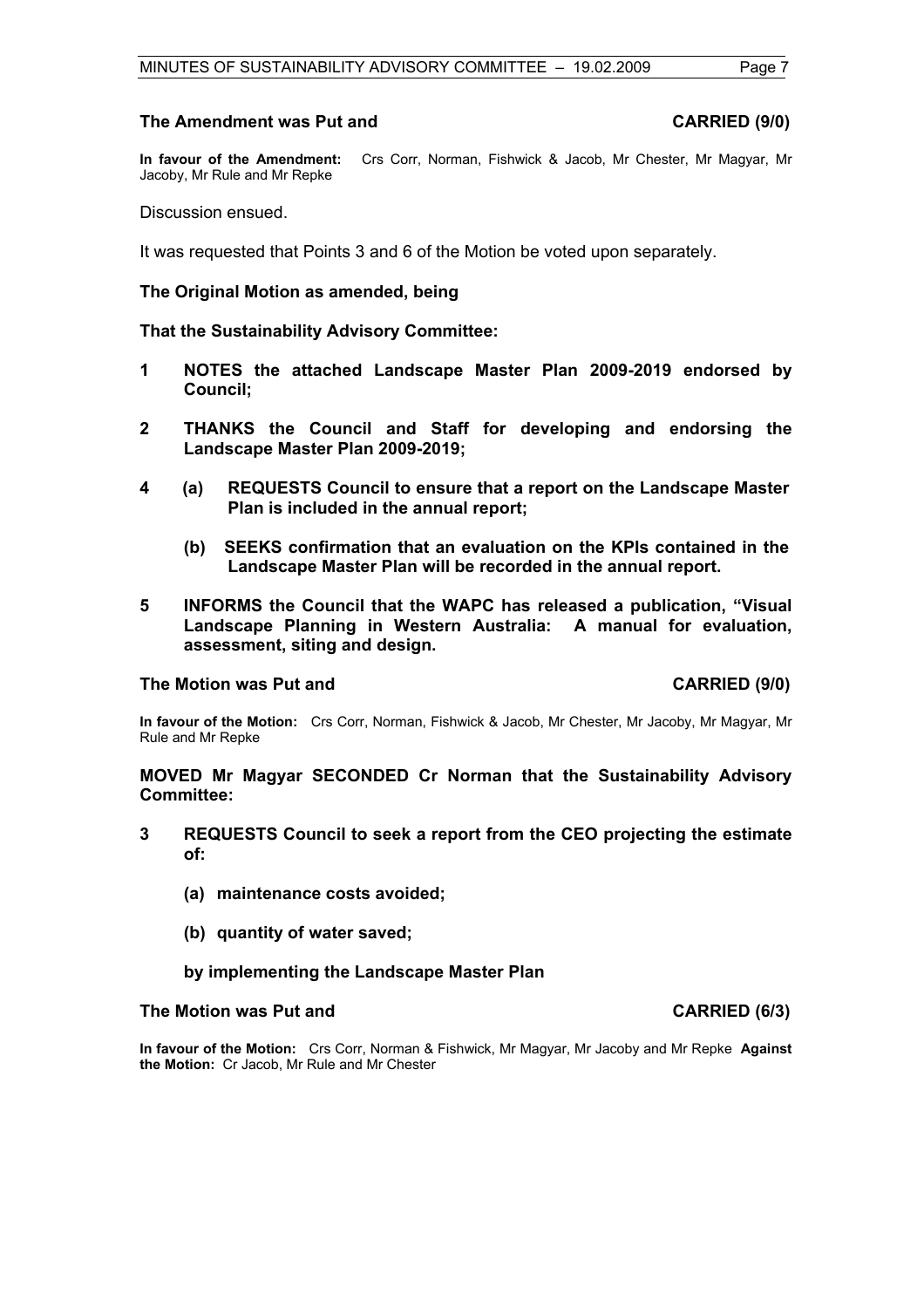**MOVED Mr Magyar SECONDED Cr Norman that the Sustainability Advisory Committee:** 

**6 REQUESTS Council to seek a report from the CEO on the usefulness of the publication, "Visual Landscape Planning in Western Australia" in evaluating the success of the City's Landscape Master Plan.** 

#### The Motion was Put and **CARRIED** (5/4)

**In favour of the motion:** Mr Chester, Mr Jacoby, Mr Magyar, Mr Rule and Mr Repke **Against the Motion:** Crs Corr, Jacob, Norman & Fishwick

*Appendix 1 refers* 

# **ITEM 2 PRESENTATION OF BIODIVERSITY ACTION PLAN - [24597]**

**WARD:** All

**RESPONSIBLE** Mr Ian Cowie **DIRECTOR:** Governance and Strategy

#### **PURPOSE/ EXECUTIVE SUMMARY**

To present to the Sustainability Advisory Committee the City of Joondalup Biodiversity Action Plan 2009-2019 (BAP) as adopted by Council at its meeting held on 16 December 2008.

#### **BACKGROUND**

The Local Action for Biodiversity (LAB) Project is an ICLEI partnership project, involving 21 cities from around the world, to enhance the profile, planning and management of biodiversity at a local level. The aim of the three year project is to develop a Local Government Network for biodiversity action, broadly representative of ICLEI's regions and continents, to promote a greater understanding of local government biodiversity issues leading to the implementation of appropriate measures within the participating local governments.

The City of Joondalup has been actively progressing the ICLEI LAB project five step process which is outlined as follows:

*Step 1:* 

*Development of a biodiversity report that documents the current state of biodiversity and its management within each City.* 

The City of Joondalup has completed Step 1 with the production of its Local Action for Biodiversity Report which was showcased at the Local Action for Biodiversity Mayor's Conference held in May 2008 in Bonn, Germany.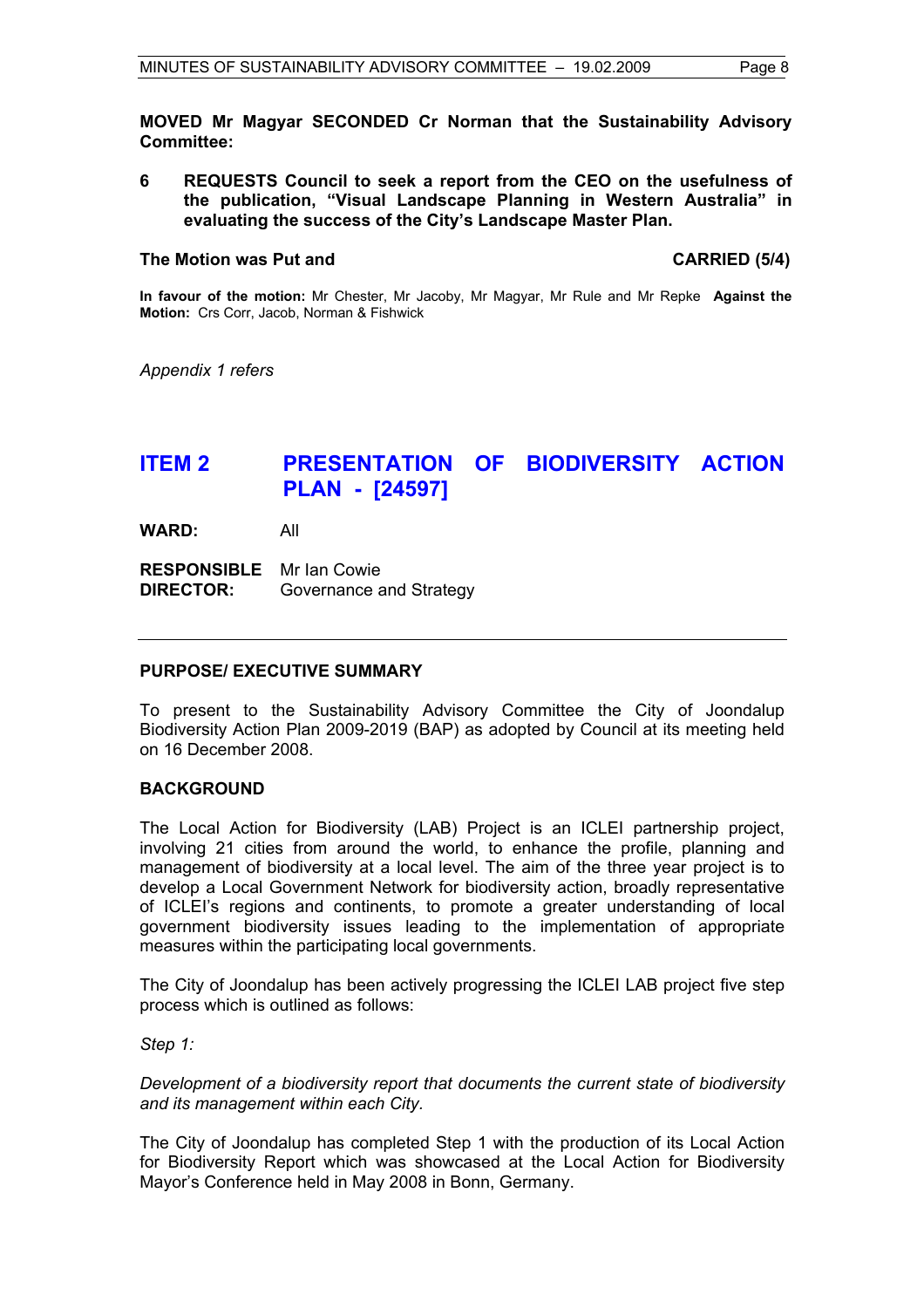*Step 2:* 

*Ensuring long-term commitment by City leadership to sustainable biodiversity management through LAB cities formally endorsing a local government biodiversity declaration.* 

Step 2 was completed on 19 February 2008 with Council endorsing the signing of the Durban Commitment: Local Government for Biodiversity Statement and the Countdown 2010 – Save Biodiversity Declaration, with the subsequent signing of both documents in September 2008 at the international LAB Workshop in Durban, South Africa.

*Step 3:* 

*Development of a 10-year Biodiversity Action Plan for the City that includes commitment to biodiversity preservation within broader City plans.* 

*Step 4:* 

*Formal acceptance by Council of the City's BAP.* 

*Step 5:* 

*Implementation of five new on-the-ground biodiversity projects by the end of the three year project (all of which are currently in progress).* 

Council at its meeting on 16 December 2008 (CJ260-12/08 refers) adopted the attached BAP, thus serving to complete Steps 3 and 4.

### **DETAILS**

The Council endorsed City of Joondalup Biodiversity Action Plan 2009-2019 is included as Attachment 1.

### **Legislation – Statutory Provisions:**

Not Applicable.

#### **Risk Management considerations:**

Not Applicable.

#### **Financial/Budget Implications:**

The BAP is not a funded plan. Individual on ground projects will be funded through the annual budget process.

#### **Policy Implications:**

Not Applicable.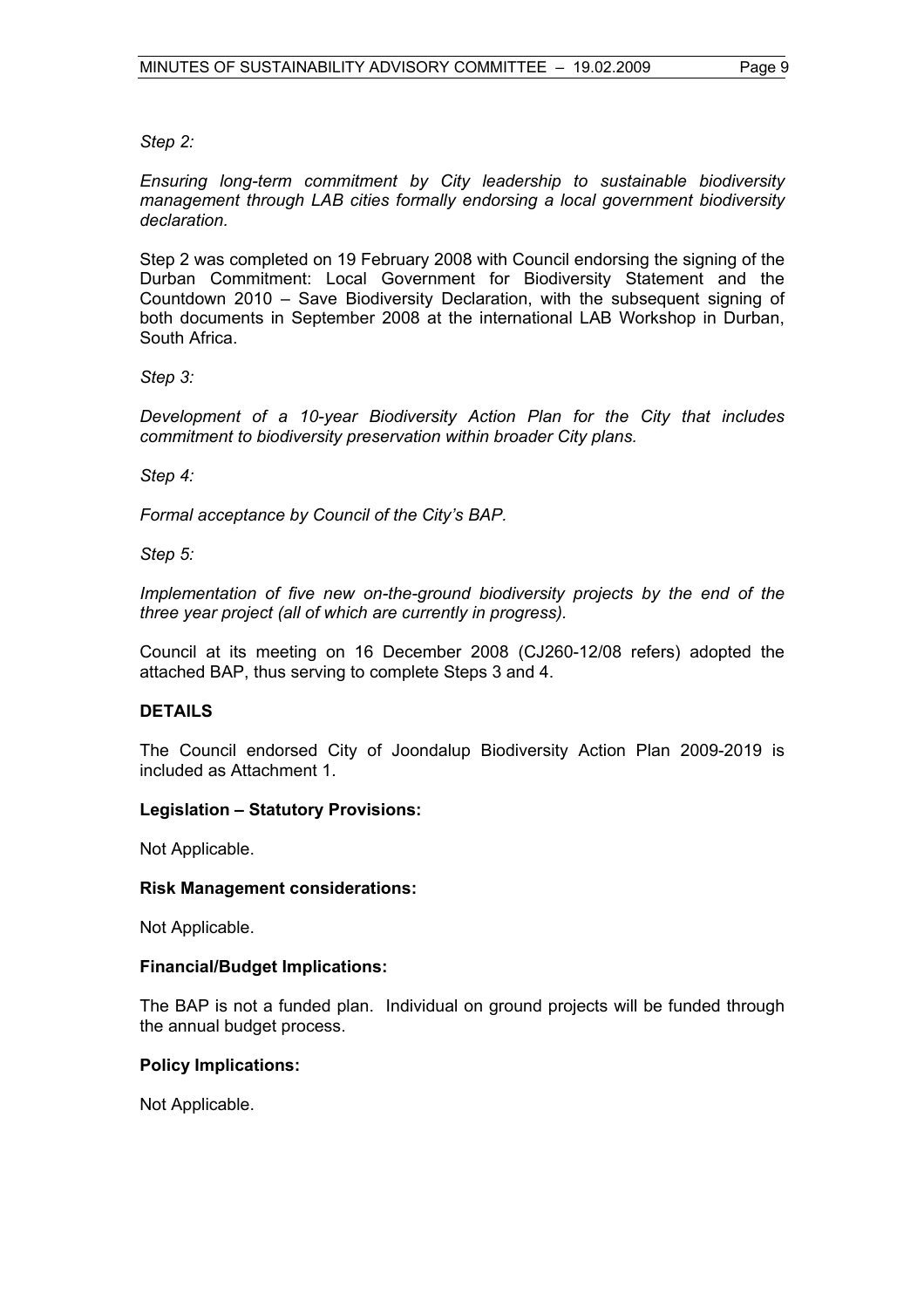#### **Regional Significance:**

Actions outlined within the BAP give rise to a number of projects that will require regional cooperation as well as the support of the State Government. Topics such as the Yellagonga Regional Park, biodiversity corridors and ocean water management are areas that will require a regional approach.

#### **Sustainability Implications:**

Protecting biodiversity is the cornerstone to protecting healthy ecosystems. Maintaining healthy ecosystems improves the chances of plants, animals and landscapes recovering from unpredictable natural occurrences such as fire, flood, cyclones and the potential effects of climate change. The aesthetic value of natural open space areas also contributes to the well-being of the community.

#### **Consultation:**

The Biodiversity Action Plan is an operational plan that will guide the work of the City over the next 10 years in managing its biodiversity and natural areas. Given the nature of the Plan it is therefore considered not necessary to seek public comment in this instance. However, it should be noted that the implementation of many of the actions contained in the BAP will give rise to community consultation and engagement as specific projects are planned and implemented.

#### **COMMENT**

The City's involvement in the ICLEI LAB Project has placed the City as a leader in this field including on the international stage. The City's LAB project was listed as finalist in the State's Environment Awards for 2008, which has drawn state wide attention to the work being undertaken through this project. The production and adoption of a long term action plan will provide the City with a framework to progress biodiversity conservation and enhancement.

#### **ATTACHMENTS**

Attachment 1 Biodiversity Action Plan 2009-2019

#### **VOTING REQUIREMENTS**

Simple Majority

The Manager, Organisational Development gave an overview of the Report.

**MOVED Cr Jacob SECONDED Cr Fishwick that the Sustainability Advisory Committee NOTES the attached Biodiversity Action Plan 2009-2019 endorsed by Council.** 

**AMENDMENT MOVED Mr Magyar SECONDED Mr Chester that the following points 2 and 3 be added to the motion:** 

**"2 THANKS the Council and staff for developing and endorsing the Biodiversity Action Plan;**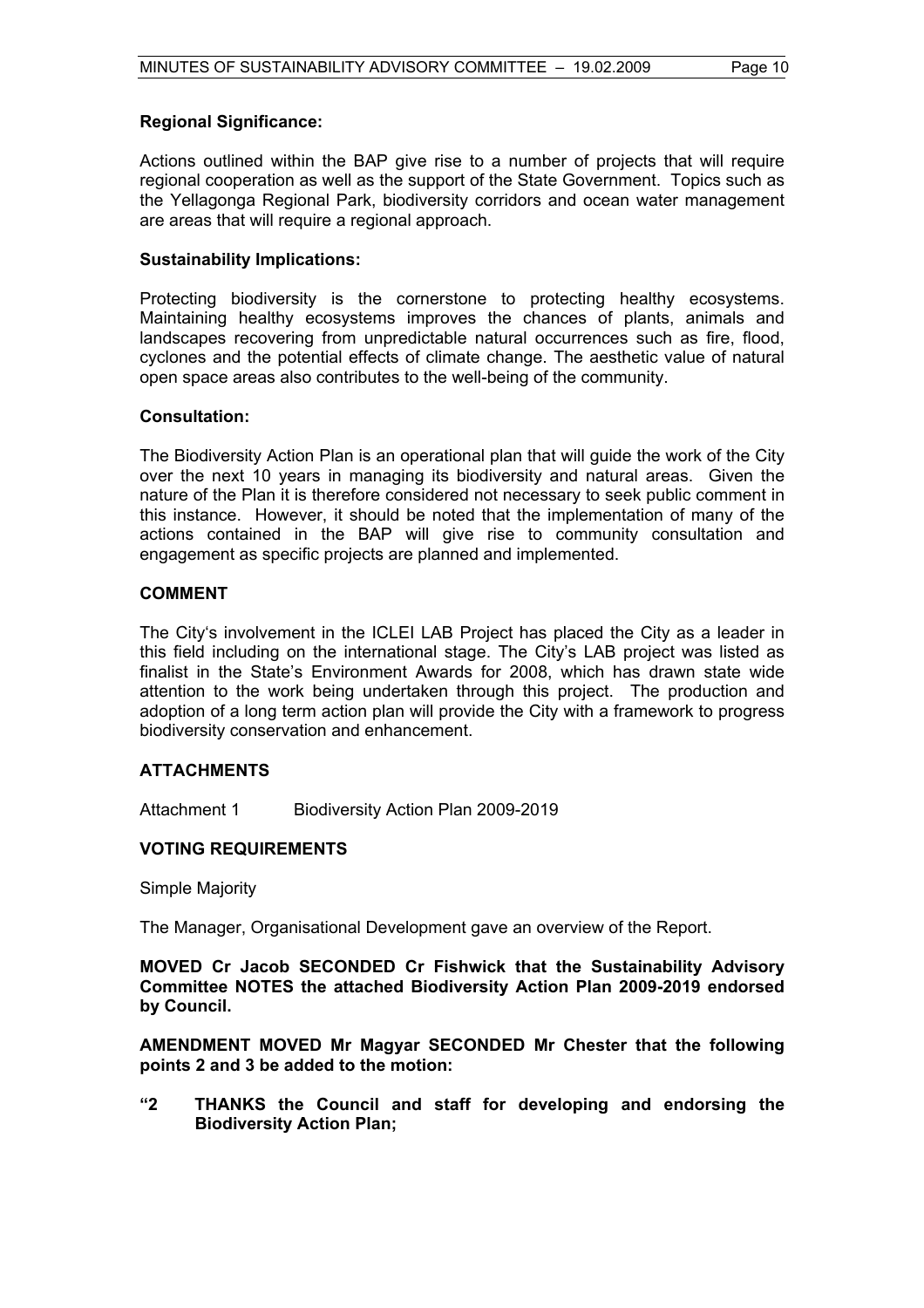#### **3 SEEKS ongoing involvement within the Terms of Reference of the Sustainability Advisory Committee in many tasks identified in the Biodiversity Action Plan."**

Discussion ensued.

It was requested that Points 2 and 3 of the Amendment be voted upon separately.

**AMENDMENT MOVED Mr Magyar SECONDED Mr Chester that the following point 2 be added to the motion:** 

**"2 THANKS the Council and staff for developing and endorsing the Biodiversity Action Plan."** 

#### The Amendment was Put and **CARRIED** (9/0)

**In favour of the Amendment:** Crs Corr, Norman, Fishwick & Jacob, Mr Chester, Mr Jacoby, Mr Magyar, Mr Rule and Mr Repke

**AMENDMENT MOVED Mr Magyar SECONDED Mr Chester that the following point 3 be added to the motion:** 

**"3 SEEKS ongoing involvement within the Terms of Reference of the Sustainability Advisory Committee in many tasks identified in the Biodiversity Action Plan."**

#### The Amendment was Put and **CARRIED** (7/2)

**In favour of the Amendment:** Crs Corr, Norman, Mr Chester, Mr Jacoby, Mr Magyar, Mr Rule and Mr Repke **Against the Amendment:** Crs Fishwick & Jacob

**AMENDMENT MOVED Cr Norman SECONDED Mr Repke that an additional point 4 be added to the Motion to read:** 

**"4 That Council CONSIDERS increasing beyond three (3) the number of locations for biodiversity signage along the coastal foreshore."** 

#### **The Amendment was Put and CARRIED (9/0) CARRIED (9/0)**

**In favour of the Amendment:** Crs Corr, Norman, Fishwick & Jacob, Mr Chester, Mr Jacoby, Mr Magyar, Mr Rule and Mr Repke

**The Original motion as amended, being:** 

**That the Sustainability Advisory Committee:** 

- **1 NOTES the attached Biodiversity Action Plan 2009-2019 endorsed by Council;**
- **2 THANKS the Council and staff for developing and endorsing the Biodiversity Action Plan;**
- **3 SEEKS ongoing involvement within the Terms of Reference of the Sustainability Advisory Committee in many tasks identified in the Biodiversity Action Plan.**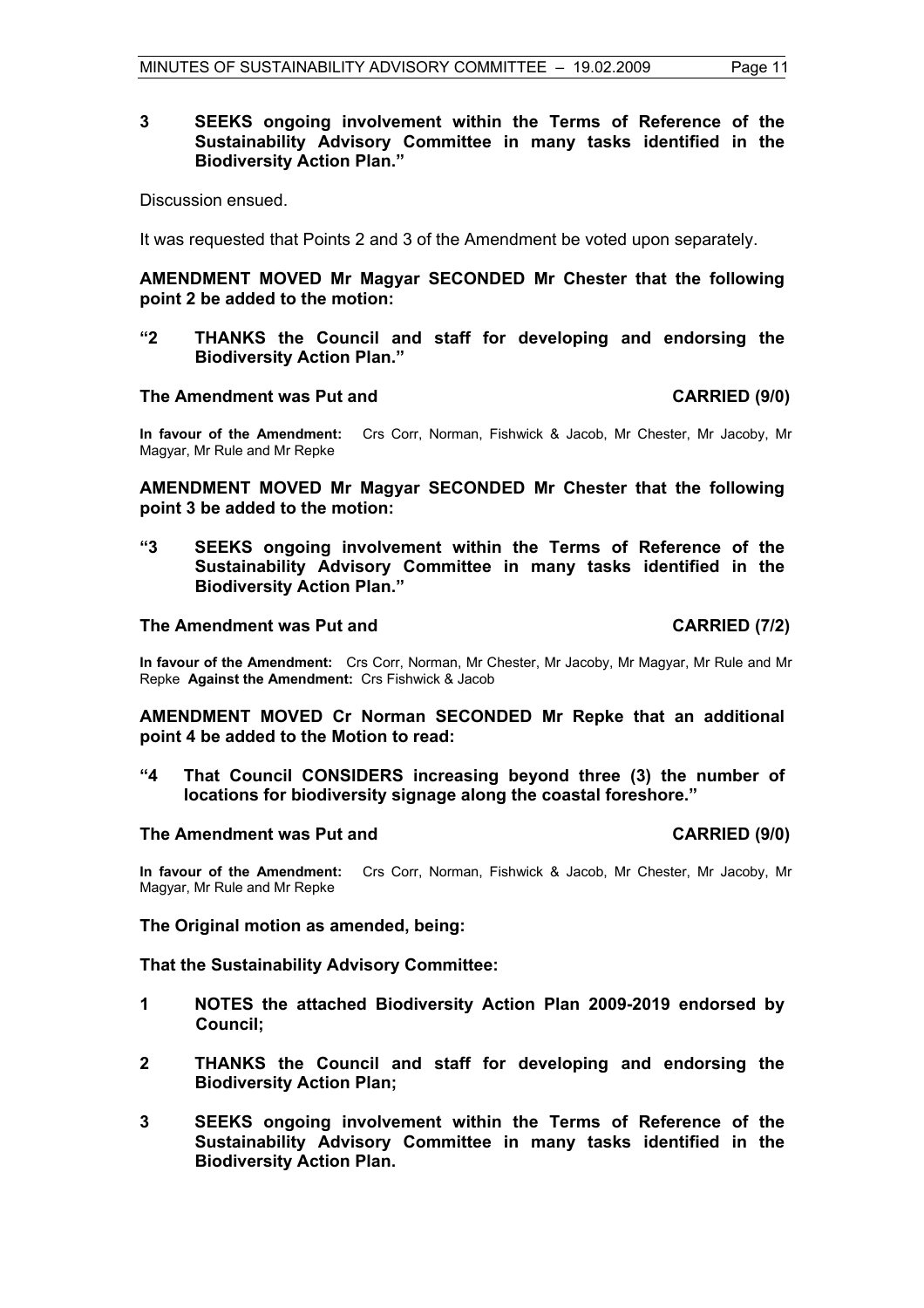#### **4 That Council CONSIDERS increasing beyond three (3) the number of locations for biodiversity signage along the coastal foreshore.**

#### **was Put and CARRIED (9/0)**

**In favour of the motion: :** Crs Corr, Norman, Jacob & Fishwick, Mr Chester, Mr Jacoby, Mr Magyar, Mr Rule and Mr Repke

*Appendix 2 refers*

#### **MOTIONS OF WHICH PREVIOUS NOTICE HAS BEEN GIVEN**

### **NOTICE OF MOTION – MR S MAGYAR**

In accordance with Clause 26 of Standing Orders Local Law 2005, Mr Magyar gave notice of his intention to move the following motion at the Sustainability Advisory Committee Meeting to be held on 19 February 2009:

 *"That the Sustainability Advisory Committee, in accordance with Council's resolution of 30th September 2008, Item CJ198-09/08, that "Council requests that proposals for workshops be presented to Council in the first instance to determine whether a workshop should be held", hereby submitted the following reports and references and documents for Council's determination of the suitability of the documents for a Sustainability Advisory Committee Workshop:* 

- *1 "Sustainability Reporting Guidelines, Version 3.0", Global Reporting Initiative;*
- *2 "Standards and Practices for Forecasting", J Scott Armstrong, The Wharton School, University of Pennsylvania;*
- *3 Weathercocks & signposts, The environment movement at a crossroads, April 2008, WWF;*
- *4 "Five Axioms of Sustainability", Richard Heinberg's MuseLetter #178 – February 2007."*

#### **Officer's Comment**

Council at its meeting held in September 2008 (Item CJ198-09/08 refers) resolved that:

*"requests for proposed workshops are to be presented to Council in the first instance to determine whether a workshop should be held."* 

If the above motion is supported by the Sustainability Advisory Committee, the matter will be forwarded to Council for its determination.

**MOVED Mr Magyar SECONDED Cr Jacob that the Sustainability Advisory Committee, in accordance with Council's resolution of 30th September 2008, Item CJ198-09/08, that "Council requests that proposals for workshops be presented to Council in the first instance to determine whether a workshop**